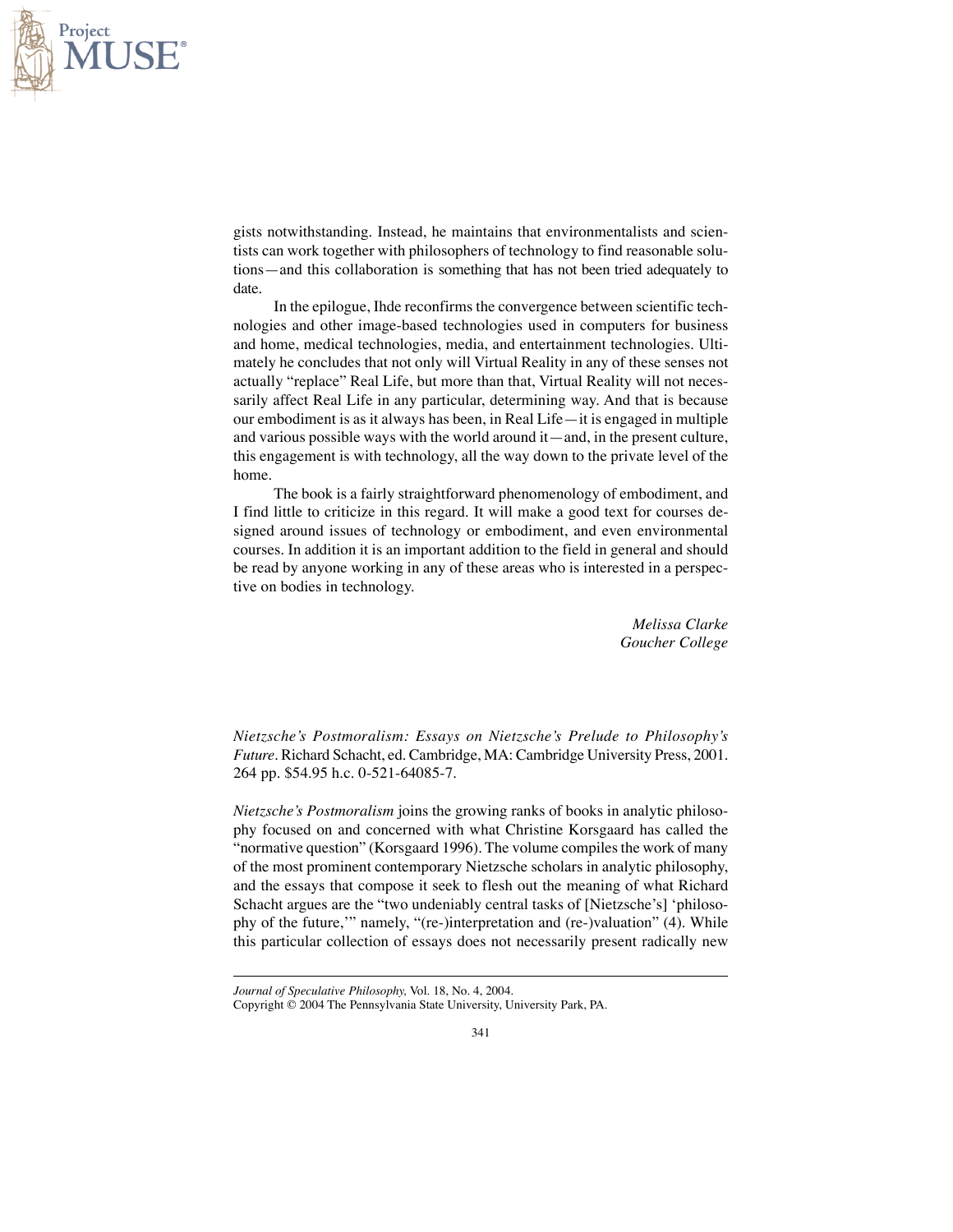## 342 CHERYL SCHOTTEN

interpretations of Nietzsche for those already immersed in Continental scholarship, the volume as a whole represents an important effort by analytic philosophers to engage Nietzsche's thought from within, on Nietzsche's own terms. The most engaging and insightful essays manage to combine this care and perspective with analytic philosophy's hallmark concern for rigorous argumentation and logical consistency.

The most substantive contributions to the volume come in the final few essays by Schacht, Maudemarie Clark, and James Conant. Clark makes a persuasive case for Bernard Williams's debt to Nietzsche, arguing that Williams successfully overcomes objections to his earlier critique of morality only by becoming more fully Nietzschean in his later work. Schacht meticulously sorts out the competing interpretations of and possibilities for a "Nietzschean Normativity," ultimately advancing a more or less psychological interpretation of a normativity that goes beyond good and evil. But the volume saves its best for last, in Conant's revisitation of Nietzsche's early work. Conant's careful reading of *Schopenhauer as Educator* presents the best case I have seen to date for a Nietzschean "perfectionism" that is nevertheless consonant with modern, democratic sentiments. Conant's insistence that the order of Nietzsche's aphorisms, texts, and philosophical development *matters* is an important methodological point that is all too often overlooked by Nietzsche scholars, and his interpretation of Nietzsche's early writings is thorough and cogent. Ultimately, Conant avoids answering the crucial question of how he thinks Nietzsche's early and later works are related. It is clearly much *easier* to argue that Nietzsche's perfectionism is a matter of self-improvement, inspired (not demanded) by "exemplars" who proliferate within a plural society, on the basis of Nietzsche's *earlier* writings than it is from the later works. Moreover, I think the thesis that Nietzsche is uninterested in toppling morality per se (with only Christian morality being his target) is untenable. Nevertheless, Conant's essay is a model of careful scholarship, and a pleasure to read besides.

The remaining pieces in the volume take up various sub-themes that any discussion of (re-)interpretation and (re-)evaluation must necessarily engage, but are for the most part less satisfying than the final few. Robert Solomon's essay, "Nietzsche's Virtues," seems hastily conceived, and fails to follow through on any of the multiple and provocative insights it presents. The argument of Rüdiger Bittner's essay, which addresses the apparent contradiction between Nietzsche's denial of substance and the "doctrine" of will to power, proves compelling only to the extent that it can persuade the reader of Nietzsche's having committed doltish philosophical errors. According to Bittner, not only did Nietzsche fail to understand that (acts of) force and domination require both agents and objects, but he also problematically maintains that the mode of human perception is essentially creative. The latter is indefensible, according to Bittner, since no one but God can be understood to have "really" created anything; the former is untenable because "power talk makes no sense in a world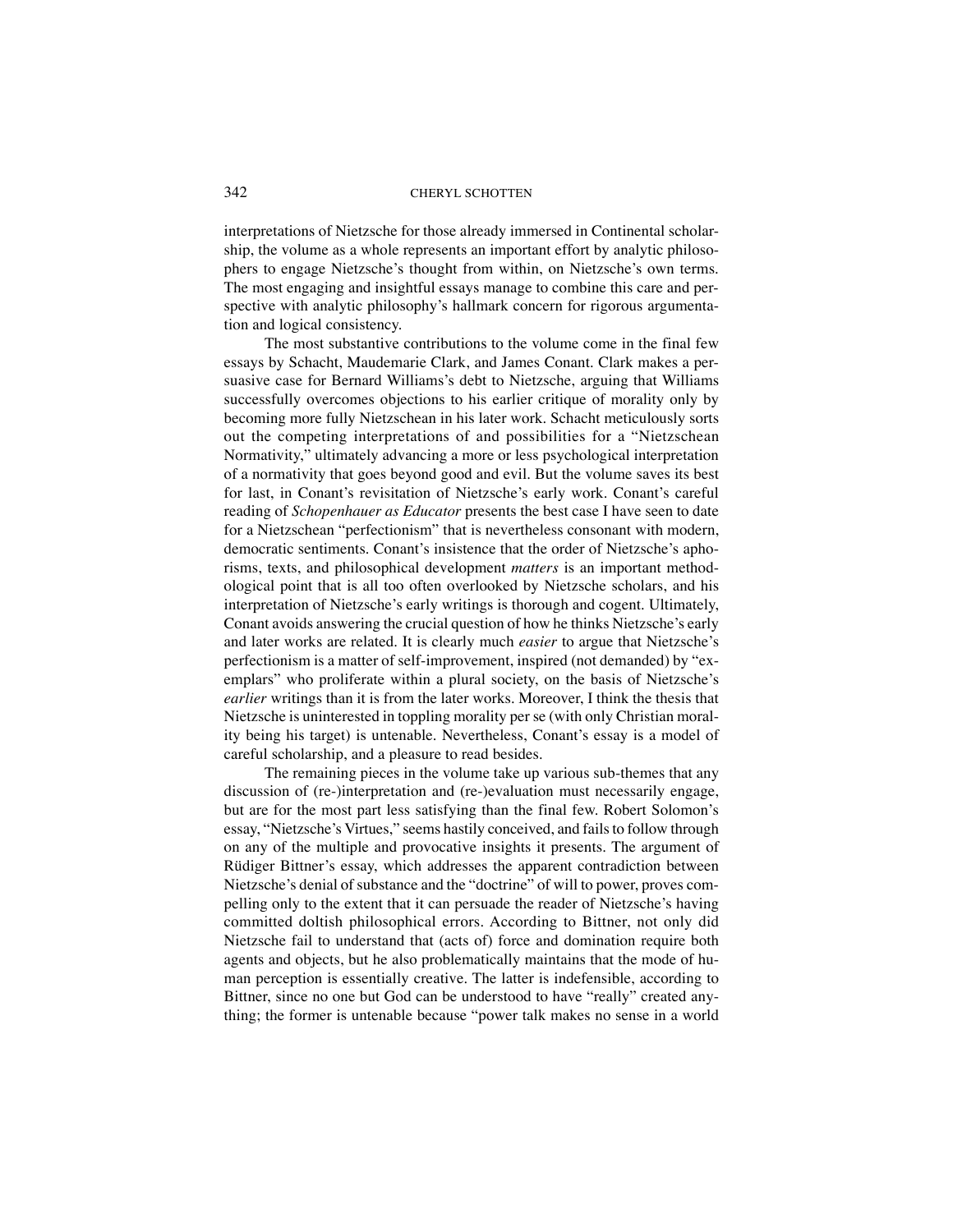## BOOK REVIEWS 343

without agents" (38). Yet was Nietzsche simply too dim to have understood the "real" meaning of creativity, much less the "nature" of power and its reliance on subject and object? Or is he perhaps suggesting an entirely different perspective altogether? Bittner concludes that we must reject the notion of will to power, since it leaves no room for "likings, appreciations, colors, aspects, etc., to come when 'they' want, rather than when we want," and argues that Nietzsche, in fetishizing creativity, remains under the sway of "one of God's longer shadows" (45). Bittner seems to be reaching for a more phenomenological account of our relationship with the world than he believes Nietzsche presents, yet Bittner nevertheless fails utterly to engage Nietzsche's thought from within, and therefore to grapple honestly and seriously with Nietzsche in any sophisticated way.

Perception is also the subject of Ivan Soll's essay, which makes the persuasive (if unexciting) argument that Nietzsche's statements regarding the (non)existence of "reality" or things-in-themselves can be grounded in Nietzsche's understanding of everyday experience, wherein we are rarely conscious of the ways in which we order the world in order to perceive it. Thus Nietzsche's claims regarding the distortion of knowledge or the interpretive character of perception may be understood on the basis of a latent distinction by Nietzsche between experience and consciousness. Soll's call to carefully reconsider our experience of the world is warranted, yet raises the questions as to why Nietzsche might desire such reconsideration, and if such a demand might ultimately amount to a desire for or will to "truth." Moreover, has Soll's argument merely replaced the "true" world of the beyond with a "real" world of experience, which some kind of consciousness raising can, upon greater reflection, increasingly apprehend?

A trio of essays by Alan Schrift, Alan White, and Robert Pippin address more psychological questions. Schrift's primarily schematic reconsideration of subjectivity argues that the *Übermensch* functions in Nietzsche's texts "not as the name of a particular being or type of being," but rather as the potential accomplishment of the new subjectivity Nietzsche attempts to produce. *Ubermensch* thus designates a *process* of subject formation, not its ultimate goal, representing the subject as never a "completed project, but always as a work in process" (58). White's essay devotes close attention to the word *Redlichkeit*, often translated as "honesty," and its development throughout the course of Nietzsche's writing. Although White problematically concludes that human beings are "animals whose *telos* or perfection is *Redlichkeit*" (75), and his ultimate interpretation of *Redlichkeit* bears close resemblance to a kind of pragmatic ethics that is foreign to Nietzsche, White's essay raises a number of important questions—heretofore unacknowledged—regarding our understanding and translation of this difficult term in Nietzsche's thought. Finally, Pippen argues that Nietzsche's psychological analysis of morality, religion, and philosophy reveals each to be a manifestation of human *desire* for stability. Pippen thus believes that Nietzsche–like Plato–understands the will to truth as fun